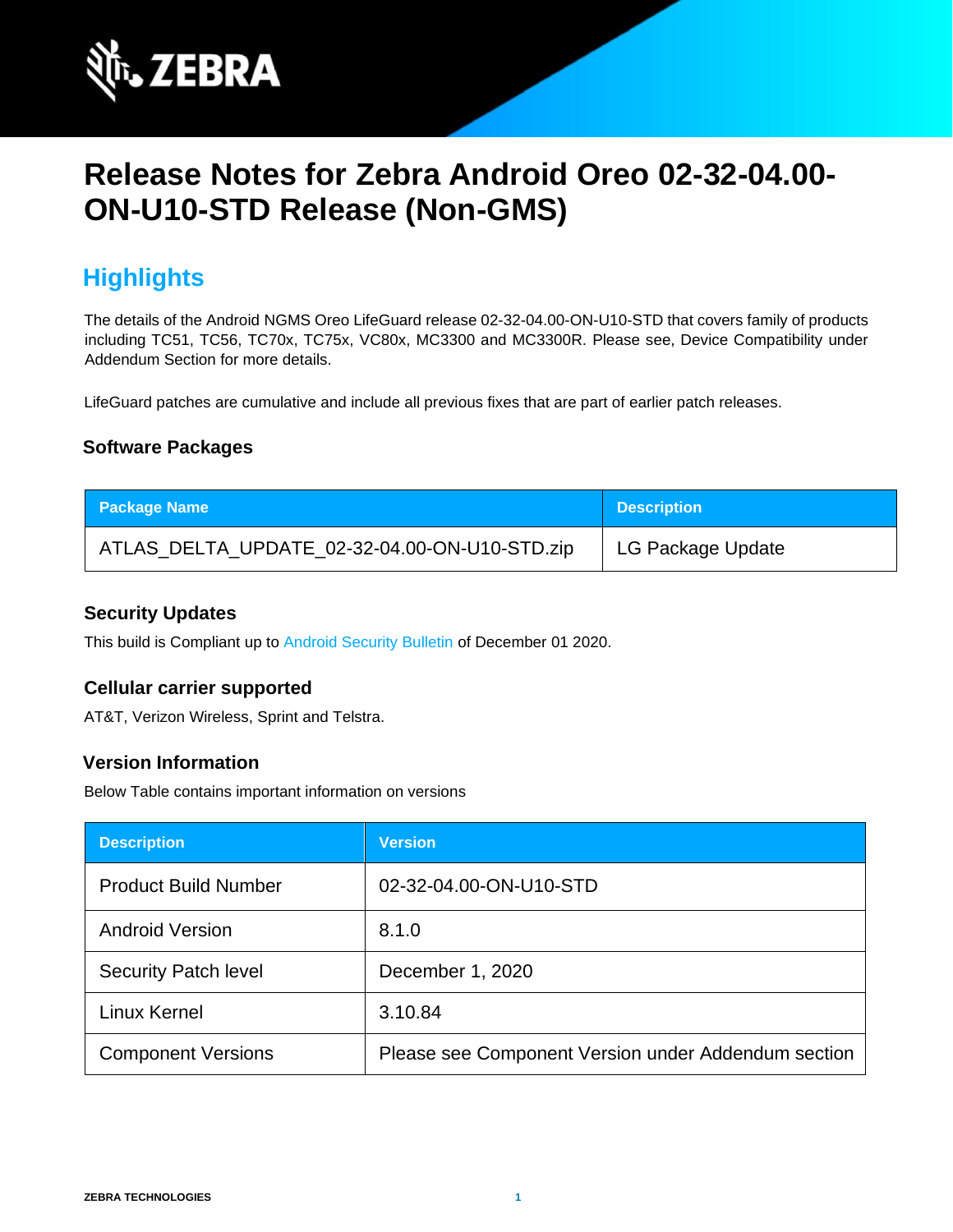

## **LG U10 Updates**

❖ ATLAS\_DELTA\_UPDATE\_02-32-04.00-ON-U10-STD.zip (NGMS)

#### o **Resolved Issues**

- SPR41419 - Resolved an issue where TC51 performing Slow BLE connection.

## **LG U09 Updates**

- ❖ ATLAS\_DELTA\_UPDATE\_02-32-04.00-ON-U09-STD.zip (NGMS)
	- o Updated below mentioned components:
		- OSx QCT.81.8.12.13
		- Webview 85.0.4183.101

## **LG U08 Updates**

- ❖ ATLAS\_DELTA\_UPDATE\_02-32-04.00-ON-U08-STD.zip (NGMS)
	- o Updated below mentioned components:
		- MXMF 10.2.0.25
		- DataWedge 8.2.48
		- StageNow 5.0.0.1
		- EMDK 8.2.4.2804
		- Zebra Volume Control (ZVC) 2.3.1.11
		- Zebra Software License Manager 4.1.1
		- WorryFree WiFi Analyzer WFW\_BA\_2\_7.0.0.001\_O
		- Fusion FUSION\_BA\_2\_11.1.0.005\_O
		- Radio BA\_2\_11.1.0.003\_O
		- Application BA\_2\_11.1.0.004\_O
		- Middleware BA\_2\_11.1.0.004\_O

### o **Resolved Issues**

- ‒ SPR39697 Resolved an issue wherein touch gets auto released after 30 secs during long press event in TC51/56 device.
- ‒ SPR40439 Resolved an issue wherein the VC80X touch calibration does not persist after reboot.
- ‒ SPR40308 Resolved an issue where TC51 experiencing slow WiFi operation when BLE scan/transmit was running on same band.
- ‒ Added support to change the device's domain selection like from voice to data and vice versa.
- ‒ Added support for 802.11k Link and Beacon Measurement.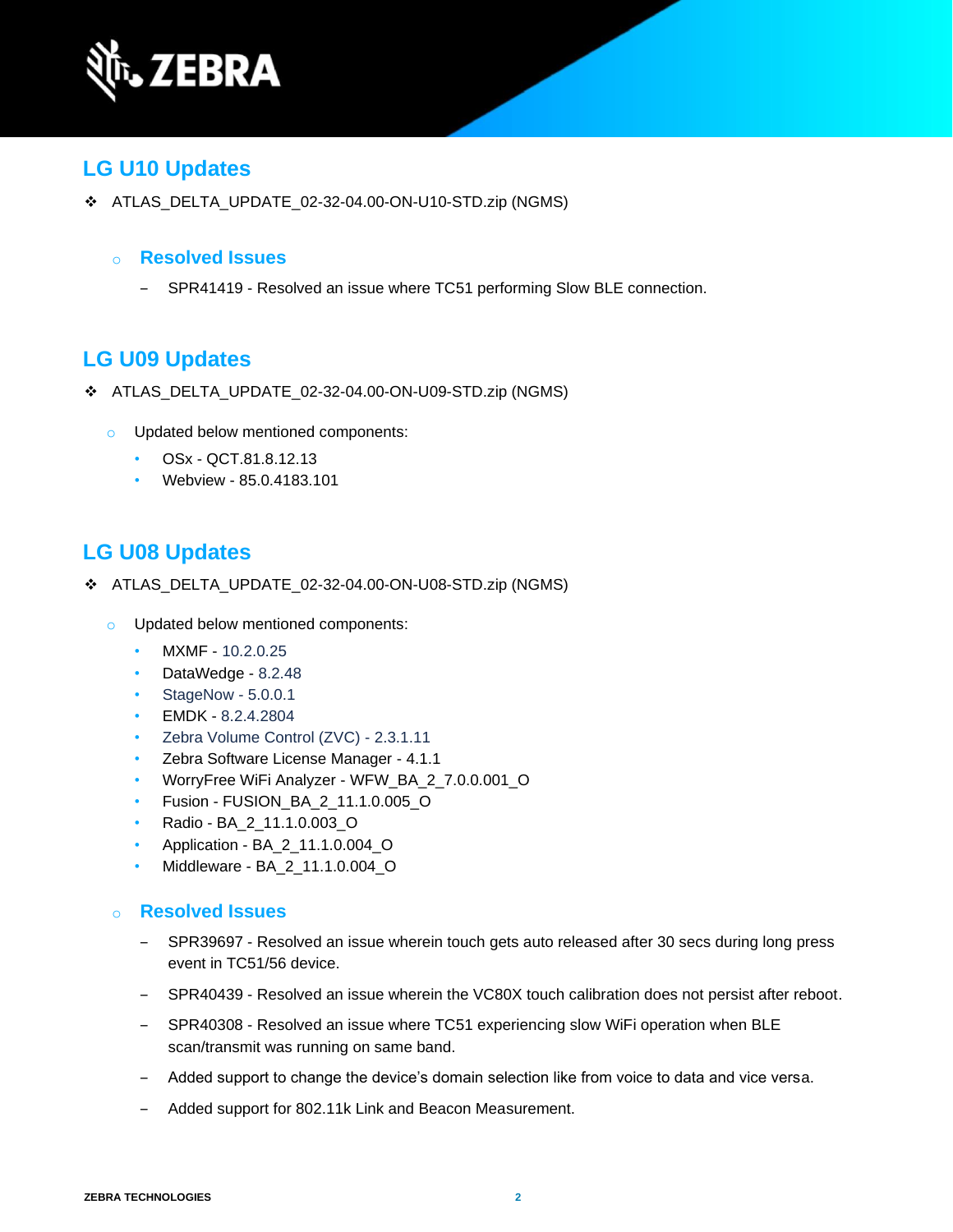

- ‒ Added Keyboard Audible Feedback feature support on MC33 and VC80x and ability to control volume of Keyboard Audible Feedback by MDM.
- ‒ Added feature in OemInfo to verify the signature and grant read data access to applications signed with Zebra OEM keys or MX Plugin CSP keys.
- ‒ Added feature in ZDS to receive southbound messages from FCM in Oreo devices.
- ‒ Added Support for Trusted Device Pairing and Single Pairing feature over Bluetooth.
- ‒ WFW Roaming and Voice Analysis enhancements.

## **LG U07 Updates**

- ❖ ATLAS\_DELTA\_UPDATE\_02-32-04.00-ON-U07-STD.zip (NGMS)
	- o Updated below mentioned components:
		- MXMF 10.1.0.47
		- DataWedge 8.1.47
		- EMDK 8.1.9.2709
		- OSx QCT.81.8.12.6
		- WiFi Firmware 7.35.205.8\_20200421
		- WorryFree WiFi Analyzer WFW\_BA\_2\_6.0.0.002\_O

### o **Resolved Issues**

- ‒ SPR39491 Resolved an issue wherein voice calls intermittently becomes one way when connected in a FT (802.11r) network.
- ‒ SPR40260 Resolved an issue wherein the QR Code provisioning from Built-In Scanner fails if the component name in QR code has implicit class name.
- ‒ SPR40326 Resolved an issue wherein Mobile Network menu gets disabled when the SettingsMgr CSP disabled Airplane mode.
- WFW VoIP Analysis SIP-RTP Enhancement.

## **LG U06 Updates**

- ❖ ATLAS\_DELTA\_UPDATE\_02-32-04.00-ON-U06-STD.zip (NGMS)
	- o Updated below mentioned components:
		- Scanning Framework 23.2.8.0
		- Digimarc library 3.8.1
		- Baseband ATLAS-W200720A-008.2-00033.0
		- Webview 83.0.4103.83

### o **Resolved Issues**

SPR40075 - Resolved an issue wherein VC80x was rebooting randomly.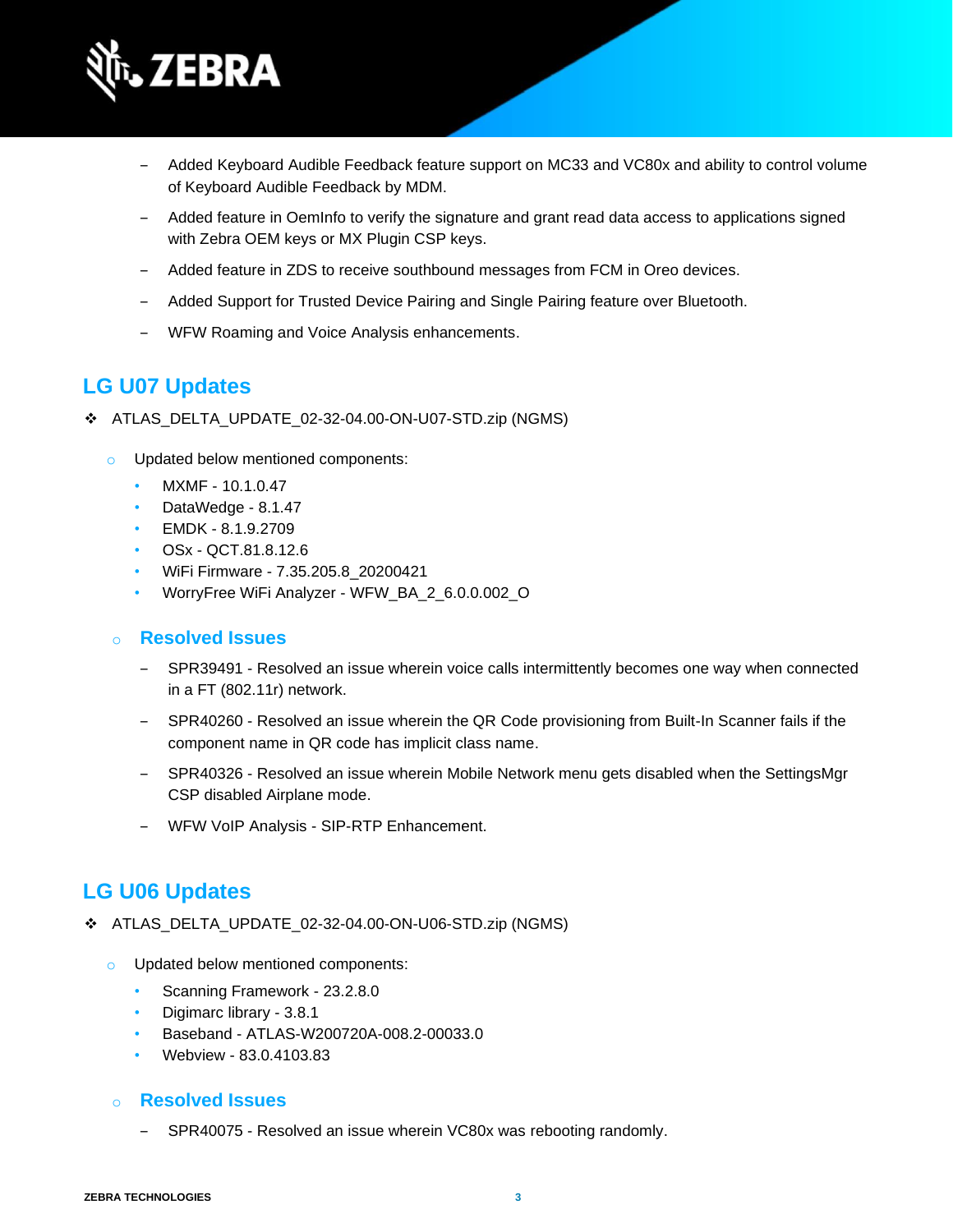

- SPR40250 Resolved an issue wherein user was unable to power off the device by clicking on the Power menu item while automation suite was running on the device.
- SPR40284 Resolved an issue wherein Pac Auto Proxy was not working at times.
- SPR37862 Added support for "Send Characters as Events" option.
- ‒ SPR40347 Resolved an issue wherein streaming of certain MP3 files used to fail.
- ‒ SPR39808 Resolved an issue wherein timestamp was missing in DotCode scanned data.
- SPR38723 Added support to limit the max log size in Rxlogger QxDM Plugin.
- SPR40197 Updated WebView version to 83.0.4103.83.

## **LG U03 Updates**

- ❖ ATLAS\_DELTA\_UPDATE\_02-32-04.00-ON-U03-STD.zip (NGMS)
	- o Updated below mentioned components:
		- MXMF 10.1.0.33
		- DataWedge 8.1.38
		- EMDK 8.1.6.2706
		- StageNow 4.3.2.3
		- PTT Express 3.1.46 (Added PTT Express A la Carte license)
		- Baseband ATLAS-W200507A-007.3-00027.0

o **Resolved Issues** 

- SPR39647 Resolved an issue wherein CODE39 symbology was not being decoded.
- ‒ SPR39819 Resolved an issue wherein an additional "Enter key" was being added in the barcode. data when Datawedge ADF rule for Line feed Action Key Char was set to "Send Char" 10.
- ‒ SPR39855 Resolved an issue wherein device was unable to connect to internet using WIFI hotspot on Telstra network.

### **LG U02 Updates**

- ❖ ATLAS\_DELTA\_UPDATE\_02-32-04.00-ON-U02-STD.zip (NGMS)
	- o Updated below mentioned components:
		- Fusion FUSION\_BA\_2\_11.1.0.004\_O
		- Radio BA\_2\_11.1.0.002\_O
		- Application BA\_2\_11.1.0.003\_O
		- Middleware BA\_2\_11.1.0.003\_O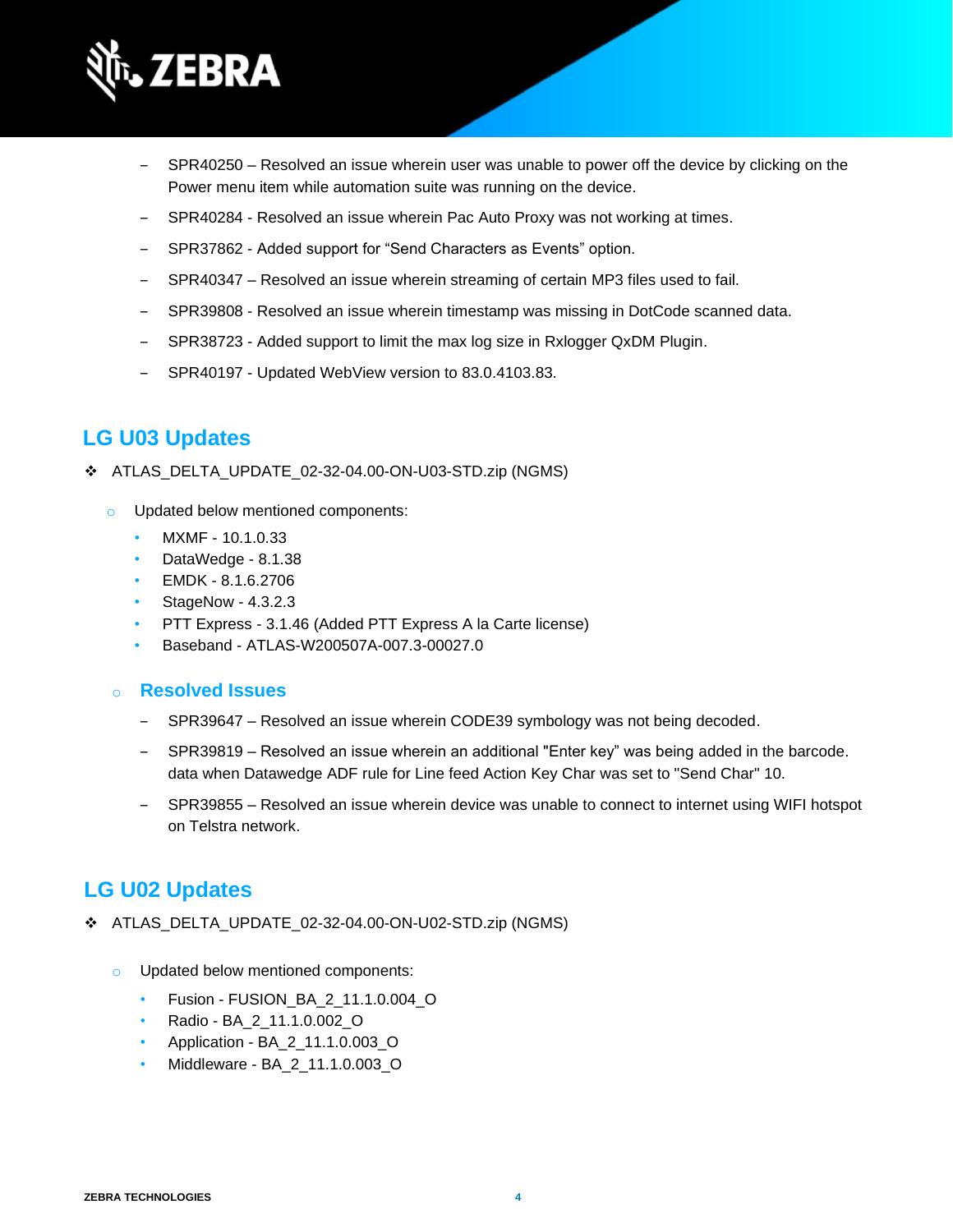

- o **Resolved Issues** 
	- SPR39492 Resolved an issue wherein device failed to connect to internet when connected via iPhone Wi-Fi hotspot.
	- ‒ SPR38712 Resolved an issue wherein writing to ISO15693 NFC tags would fail.
	- SPR39739 Updated WebView version to 80.0.3987.8.
	- ‒ SPR39933 Resolved an issue wherein disabling of captive portal via StageNow was not working on TC75x HW ID 33 device.

## **Installation Requirements**

- ADB installed on the PC (including adb drivers)
- USB debugging turned ON (from Developer options)
- Download LG Package and Reset Packages (Optional)
- Device has at least:
	- ‒ Version 02-32-04.00-ON-U00-STD

## **Installation Instructions**

#### **Software update procedure**

The installation instructions assume user has ADB installed on their PC (the adb drivers etc..) and user device has developer options enabled and USB debugging ON. Instructions on HOW TO enable ADB is also captured in the user guide. Please check following link for more information on installation and setup instructions.

• [Installation and setup instructions](https://www.zebra.com/content/dam/zebra_new_ia/en-us/software/operating-system/tc5x-tc7x-shared-operating-system/atlas_oreo-os-update-instructions.pdf)

## **Addendum**

#### **Device Compatibility**

This software release has been approved for use on the following devices.

#### [TC51 Home Page](https://www.zebra.com/us/en/support-downloads/mobile-computers/handheld/tc51.html)

| <b>TC51</b>               |                         |
|---------------------------|-------------------------|
| <b>Device Part Number</b> | <b>Operating System</b> |
| TC510K-2PAZU2P-US         | Android O               |
| TC510K-2PAZU2P-A6         | Android O               |
| TC510K-2PAZU4P-US         | Android O               |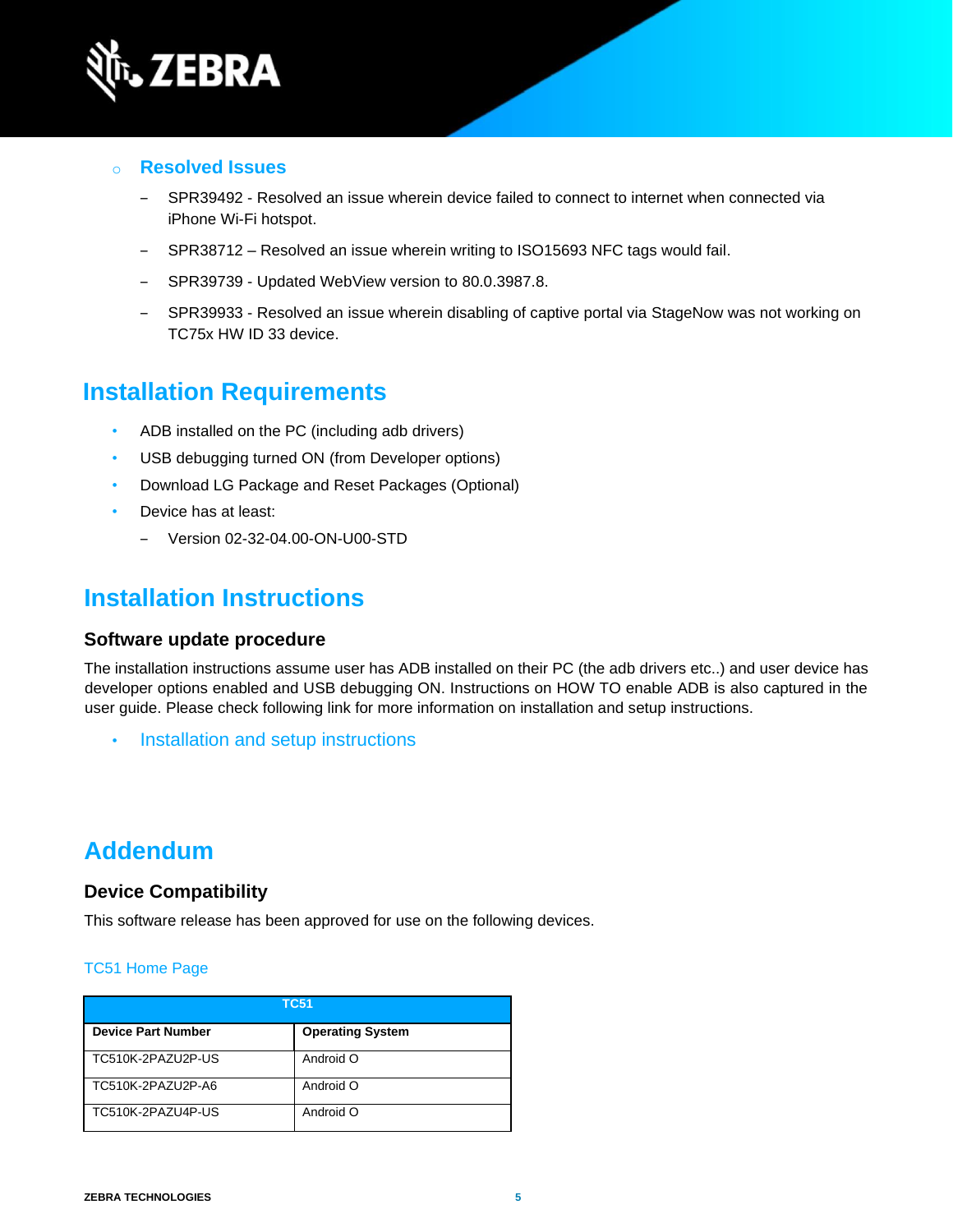

| TC510K-2PAZU4P-A6 | Android O |
|-------------------|-----------|
| TC510K-2HDZU2P-US | Android O |
| TC510K-2HDZU2P-A6 | Android O |
| TC510K-2PAZU2P-IA | Android O |
| TC510K-2PAZU4P-IA | Android O |
| TC510K-2HDZU4P-US | Android O |
| TC510K-2HDZU4P-A6 | Android O |

### [TC70x Home Page](https://www.zebra.com/us/en/support-downloads/mobile-computers/handheld/tc70x.html)

| TC70x                     |                         |  |
|---------------------------|-------------------------|--|
| <b>Device Part Number</b> | <b>Operating System</b> |  |
| TC700K-02B22B0-A6         | Android O               |  |
| TC700K-02B24B0-A6         | Android O               |  |
| TC700K-02B22B0-US         | Android O               |  |
| TC700K-02B24B0-US         | Android O               |  |
| TC700K-02B22B0-IA         | Android O               |  |

| <b>FIPS and TAA Compliant SKUS</b> |                         |  |
|------------------------------------|-------------------------|--|
| <b>Device Part Number</b>          | <b>Operating System</b> |  |
| TC510K-2PAZU4P-FT                  | Android O               |  |
| TC510K-2HDZU4P-FT                  | Android O               |  |
| TC700K-02B24B0-FT                  | Android O               |  |

### [TC56 Home Page](https://www.zebra.com/us/en/support-downloads/mobile-computers/handheld/tc56.html)

| <b>TC56</b>               |                         |  |
|---------------------------|-------------------------|--|
| <b>Device Part Number</b> | <b>Operating System</b> |  |
| TC56CJ-2PAZU2P-US         | Android O               |  |
| TC56CJ-2PAZU2P-A6         | Android O               |  |
| TC56DJ-2PAZU2P-A6         | Android O               |  |
| TC56DJ-2PAZU2P-BR         | Android O               |  |
| TC56DJ-2PAZU2P-IA         | Android O               |  |
| TC56DJ-2PAZU2P-CN         | Android O               |  |
| TC56DJ-2PAZU2P-TN         | Android O               |  |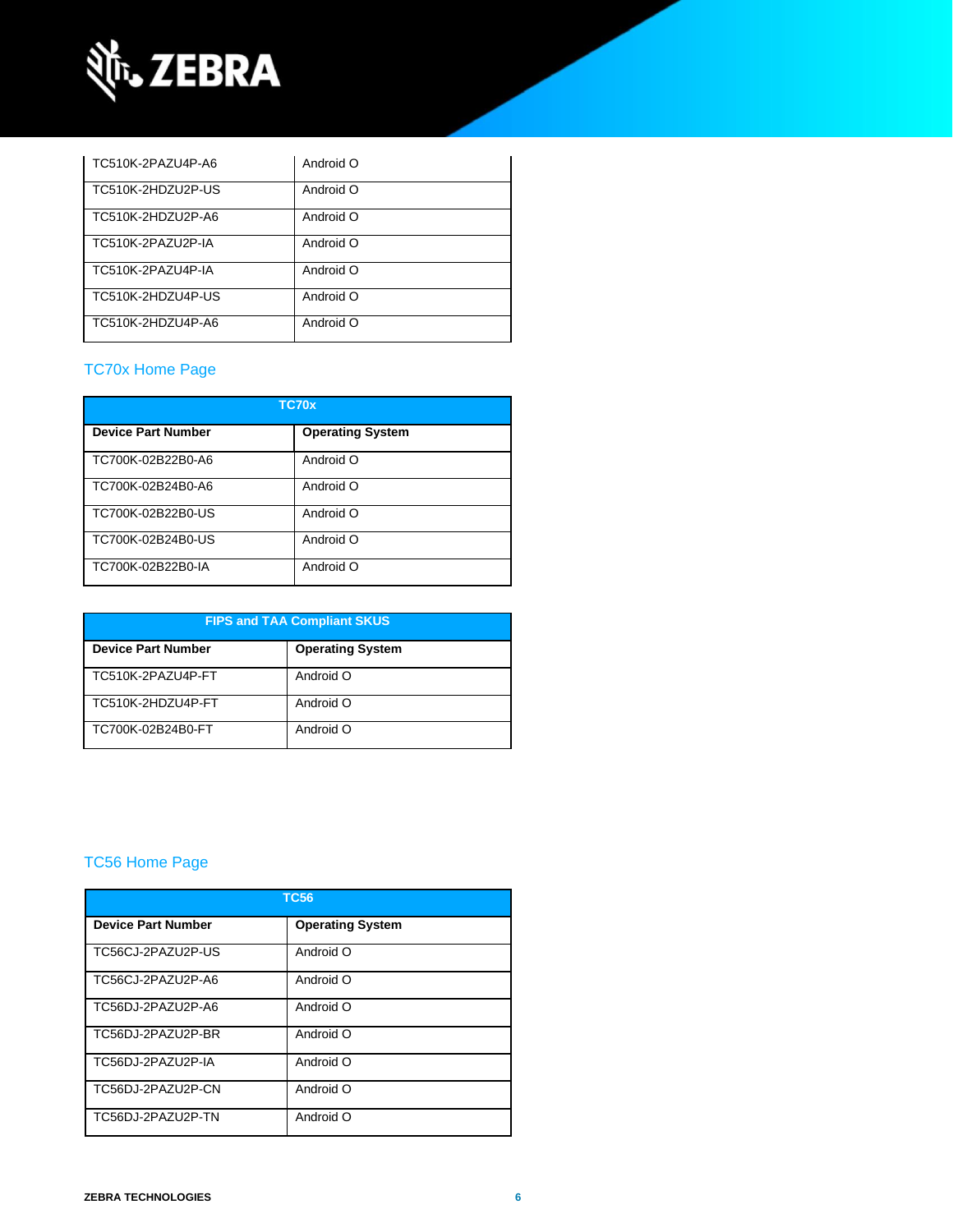

| TC56DJ-2PAZU2P-ID | Android O |
|-------------------|-----------|
| TC56CJ-2PAZU4P-US | Android O |
| TC56CJ-2PAZU4P-A6 | Android O |
| TC56DJ-2PAZU4P-A6 | Android O |
| TC56DJ-2PAZU4P-BR | Android O |
| TC56DJ-2PAZU4P-IA | Android O |
| TC56DJ-2PAZU4P-CN | Android O |
| TC56DJ-2PAZU4P-TN | Android O |
| TC56DJ-2PAZU4P-ID | Android O |

### [TC75x Home Page](https://www.zebra.com/us/en/support-downloads/mobile-computers/handheld/tc75x.html)

| <b>TC75x</b>       |                         |  |
|--------------------|-------------------------|--|
| Device Part Number | <b>Operating System</b> |  |
| TC75EK-22B22AB-US  | Android O               |  |
| TC75EK-22B24AB-US  | Android O               |  |
| TC75EK-22F22AB-US  | Android O               |  |
| TC75EK-22B22AF-US  | Android O               |  |
| TC75FK-22B22AD-A6  | Android O               |  |
| TC75FK-22B24AD-A6  | Android O               |  |
| TC75FK-22B22AD-BR  | Android O               |  |
| TC75FK-22B22AD-IA  | Android O               |  |
| TC75FK-22B22AD-ID  | Android O               |  |
| TC75FK-22B22AD-TN  | Android O               |  |
| TC75FK-22F22AD-A6  | Android O               |  |
| TC75FK-22B22AD-TW  | Android O               |  |
| TC75GK-22B22AD-A6  | Android O               |  |
| TC75GK-22B24AD-A6  | Android O               |  |
| TC75GK-22F22AD-A6  | Android O               |  |

| <b>FIPS and TAA Compliant SKUS</b> |                         |
|------------------------------------|-------------------------|
| <b>Device Part Number</b>          | <b>Operating System</b> |
| TC56CJ-2PAZU4P-FT                  | Android O               |

| <b>FIPS and TAA Compliant SKUS</b> |                         |  |
|------------------------------------|-------------------------|--|
| Device Part Number                 | <b>Operating System</b> |  |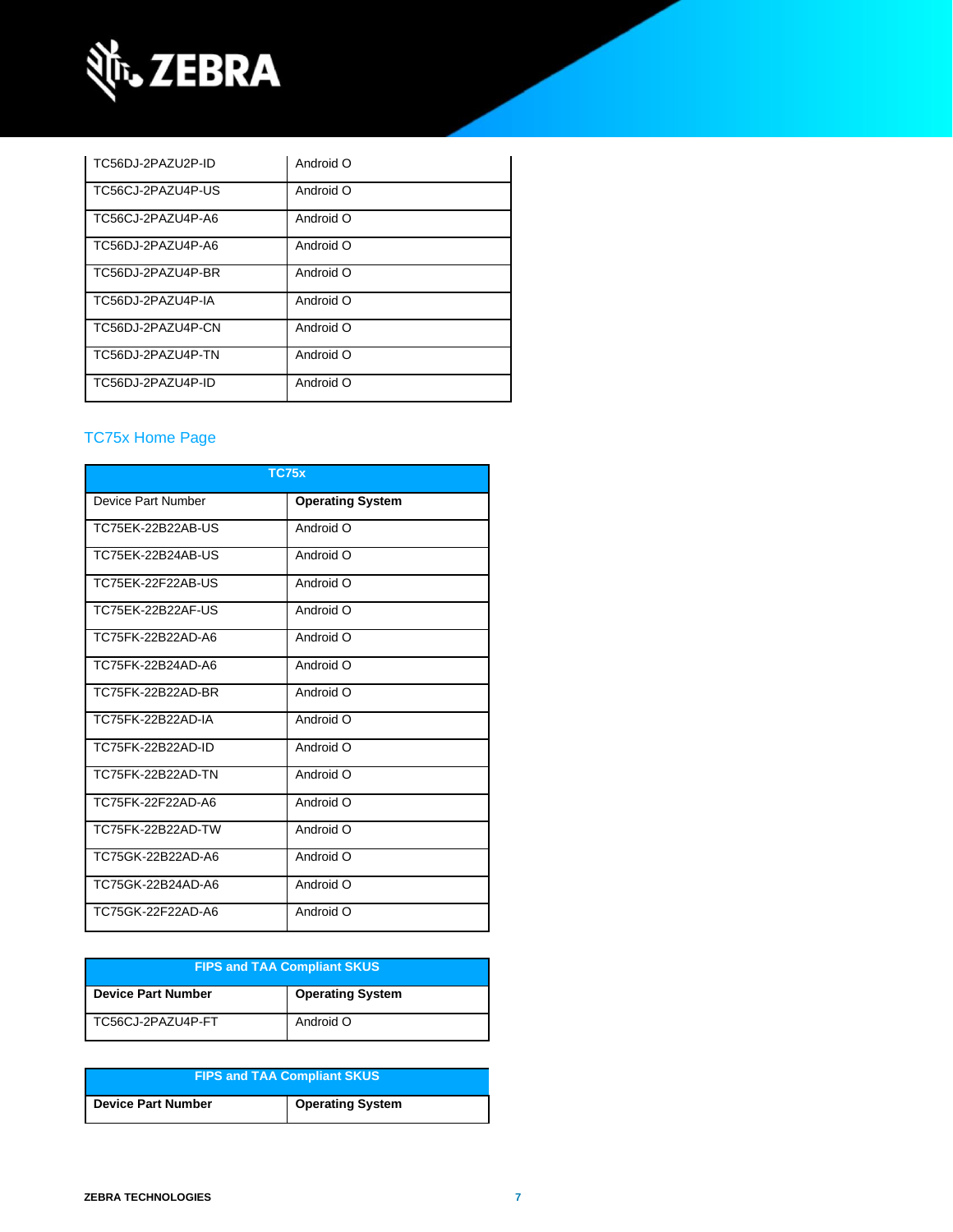

TC75EK-22B24AB-FT Android O

### [VC80x Home Page](https://www.zebra.com/us/en/support-downloads/mobile-computers/vehicle-mounted/vc80x.html)

| <b>VC80x USA</b> |                                |                         |  |
|------------------|--------------------------------|-------------------------|--|
|                  | <b>Device Part Number</b>      | <b>Operating System</b> |  |
| Warehouse        | VC80X-10SSRAABBA-U             | Android O               |  |
| Freezer          | VC80X-10FSRAABBA-U             | Android O               |  |
| <b>Outdoor</b>   | VC80X-10SORAABBA-U             | Android O               |  |
|                  |                                |                         |  |
|                  | <b>VC80x Rest of the World</b> |                         |  |
| Warehouse        | VC80X-10SSRAABBA-I             | Android O               |  |
| Freezer          | VC80X-10FSRAABBA-I             | Android O               |  |
| <b>Outdoor</b>   | VC80X-10SORAABBA-I             | Android O               |  |
|                  |                                |                         |  |
|                  | <b>VC80x India</b>             |                         |  |
| Warehouse        | VC80X-10SSRAABBA-IN            | Android O               |  |
| <b>Outdoor</b>   | VC80X-10SORAABBA-IN            | Android O               |  |

### MC3300 [Home Page](https://www.zebra.com/us/en/support-downloads/mobile-computers/handheld/mc3300.html)

| <b>MC3300</b>             |                         |                           | <b>MC3300</b>           |
|---------------------------|-------------------------|---------------------------|-------------------------|
| <b>Device Part Number</b> | <b>Operating System</b> | <b>Device Part number</b> | <b>Operating System</b> |
| MC330M-RL3SA2RW           | Android O               | MC330K-GI4HA4US           | Android O               |
| MC330M-RL2SA2RW           | Android O               | MC330K-GI4HA3US           | Android O               |
| MC330M-RL40A2US           | Android O               | MC330K-GI3HA3US           | Android O               |
| MC330M-RL3SA2US           | Android O               | MC330K-GE4HA4US           | Android O               |
| MC330M-RL2SA2US           | Android O               | MC330K-GE4HA3US           | Android O               |
| MC330M-SL3HA2RW           | Android O               | MC330K-GE3HA3US           | Android O               |
| MC330M-SL2HA2RW           | Android O               | MC330K-GE2HA4US           | Android O               |
| MC330M-RL4SA2RW           | Android O               | MC330K-GE2HA3US           | Android O               |
| MC330M-GL4HA2RW           | Android O               | MC330K-SE2HA3RW           | Android O               |
| MC330M-GL40A2RW           | Android O               | MC330K-SE4HA3US           | Android O               |
| MC330M-GL3HA2RW           | Android O               | MC330K-SE3HA3US           | Android O               |
| MC330M-GL2HA2RW           | Android O               | MC330K-SE2HA3US           | Android O               |
| MC330M-GI4HA2RW           | Android O               | MC330K-SG3HA4RW           | Android O               |
| MC330M-GI4HA2IN           | Android O               | MC330K-SG2HA4RW           | Android O               |
| MC330M-GI3HA2RW           | Android O               | MC330K-SG4HA4US           | Android O               |
| MC330M-GI3HA2IN           | Android O               | MC330K-SG3HA4US           | Android O               |
| MC330M-GI30A2RW           | Android O               | MC330K-SG2HA4US           | Android O               |

| <b>MC3300</b>             |                         |  |  |
|---------------------------|-------------------------|--|--|
| <b>Device Part number</b> | <b>Operating System</b> |  |  |
| MC330K-GI4HA4US           | Android O               |  |  |
| MC330K-GI4HA3US           | Android O               |  |  |
| MC330K-GI3HA3US           | Android O               |  |  |
| MC330K-GE4HA4US           | Android O               |  |  |
| MC330K-GE4HA3US           | Android O               |  |  |
| MC330K-GE3HA3US           | O bionbnA               |  |  |
| MC330K-GE2HA4US           | Android $\overline{O}$  |  |  |
| MC330K-GE2HA3US           | O hionhnA               |  |  |
| MC330K-SE2HA3RW           | O bionbnA               |  |  |
| MC330K-SE4HA3US           | Android $\overline{O}$  |  |  |
| MC330K-SE3HA3US           | Android O               |  |  |
| MC330K-SE2HA3US           | O hionha A              |  |  |
| MC330K-SG3HA4RW           | O bionbnA               |  |  |
| MC330K-SG2HA4RW           | O bionbnA               |  |  |
| MC330K-SG4HA4US           | Android O               |  |  |
| MC330K-SG3HA4US           | Android O               |  |  |
| MC330K-SG2HA4US           | Android O               |  |  |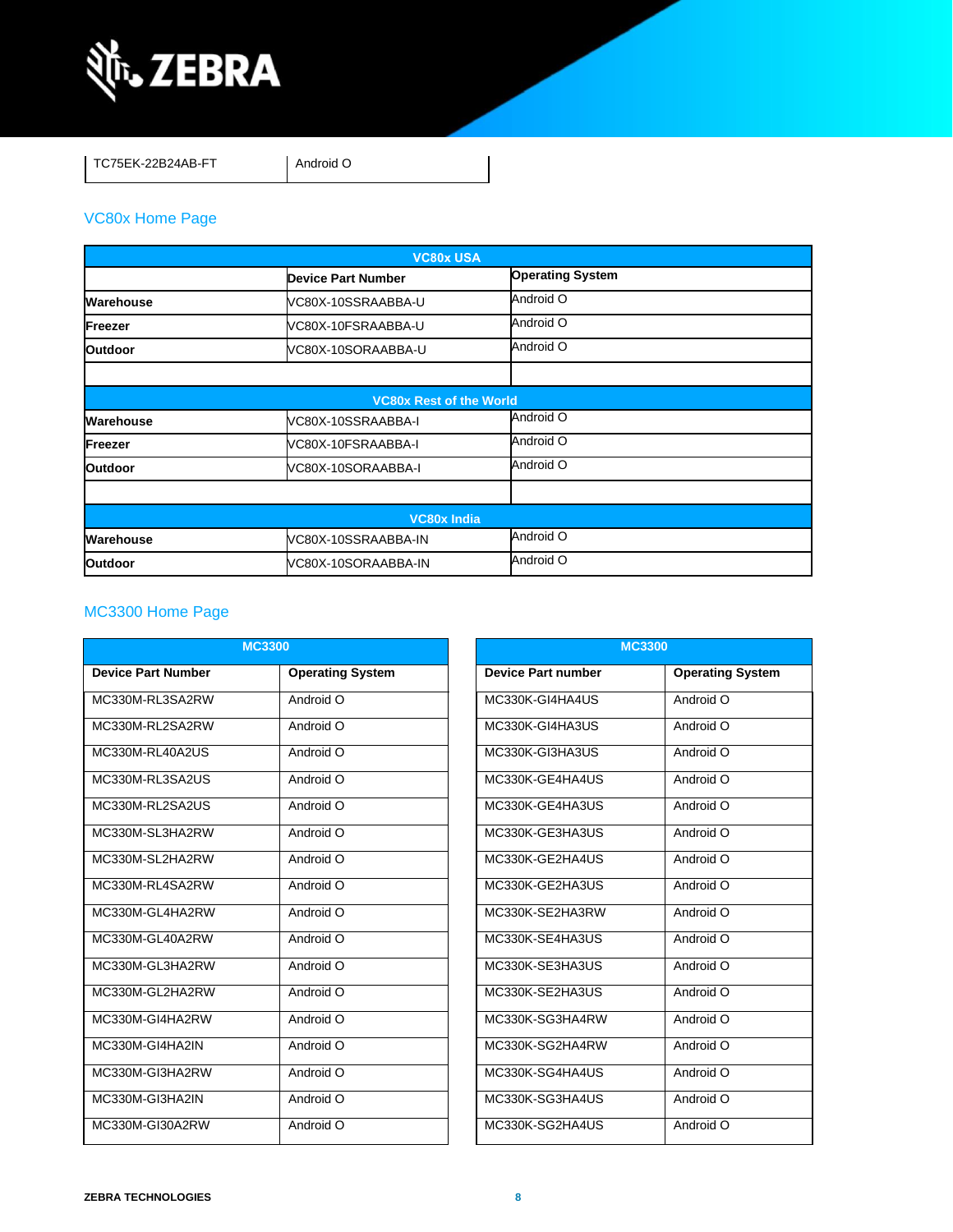

| MC330M-GI2HA2RW | Android O | MC330K-GI3HA3IN | Android O |
|-----------------|-----------|-----------------|-----------|
| MC330M-RL3HA2RW | Android O | MC330K-SP2HA4RW | Android O |
| MC330M-SL4HA2US | Android O | MC330M-SN3HA2US | Android O |
| MC330M-SL3HA2US | Android O | MC330K-SN3HA3US | Android O |
| MC330M-RL4SA2US | Android O | MC330M-SN2HA2US | Android O |
| MC330M-RL3HA2US | Android O | MC330K-SL3HA3CN | Android O |
| MC330M-SN3HA2RW | Android O | MC330K-SI3HA3CN | Android O |
| MC330M-SI4HA2RW | Android O | MC330K-GL3HA3CN | Android O |
| MC330M-SI3HA2RW | Android O | MC330K-GI3HA3CN | Android O |
| MC330M-SI30A2RW | Android O | MC330K-SB2HA4RW | Android O |
| MC330M-SI2HA2RW | Android O | MC330M-SIMHA2RW | Android O |
| MC330M-SN4HA2US | Android O | MC330K-SP2HA3RW | Android O |
| MC330M-SI4HA2US | Android O | MC330M-GJ4HA2RW | Android O |
| MC330M-SI40A2US | Android O | MC330M-GJ4HA2IN | Android O |
| MC330K-GL4HA4RW | Android O | MC330M-GJ3HA2RW | Android O |
| MC330K-GL4HA3RW | Android O | MC330M-GJ3HA2IN | Android O |
| MC330K-GL3HA4RW | Android O | MC330M-GJ30A2RW | Android O |
| MC330K-GL3HA3RW | Android O | MC330M-GJ2HA2RW | Android O |
| MC330K-GL2HA3RW | Android O | MC330M-SK3HA2RW | Android O |
| MC330K-GI4HA4RW | Android O | MC330M-SJ4HA2RW | Android O |
| MC330K-GI4HA3RW | Android O | MC330M-SJ3HA2RW | Android O |
| MC330K-GI3HA4RW | Android O | MC330M-SJ30A2RW | Android O |
| MC330K-GI3HA3RW | Android O | MC330M-SJ2HA2RW | Android O |
| MC330K-GE4HA4RW | Android O | MC330M-SK4HA2US | Android O |
| MC330K-GE4HA3RW | Android O | MC330M-SJ4HA2US | Android O |
| MC330K-GE3HA3RW | Android O | MC330M-SJ40A2US | Android O |
| MC330K-GE2HA4RW | Android O | MC330K-GJ4HA4RW | Android O |
| MC330K-GE2HA3RW | Android O | MC330K-GJ4HA3RW | Android O |
| MC330M-SI3HA2US | Android O | MC330K-GJ3HA4RW | Android O |
| MC330K-SL4HA3RW | Android O | MC330K-GJ3HA3RW | Android O |
| MC330K-SL2HA3RW | Android O | MC330M-SJ3HA2US | Android O |
| MC330K-RL4HA3RW | Android O | MC330K-SK4HA3RW | Android O |
| MC330K-RL3HA3RW | Android O | MC330K-SK3HA3RW | Android O |
| MC330K-RL4HA3US | Android O | MC330K-SJ4HA3RW | Android O |
| MC330K-SN4HA3RW | Android O | MC330K-SJ3HA3RW | Android O |
| MC330K-SN3HA3RW | Android O | MC330K-SJ2HA3RW | Android O |
|                 |           |                 |           |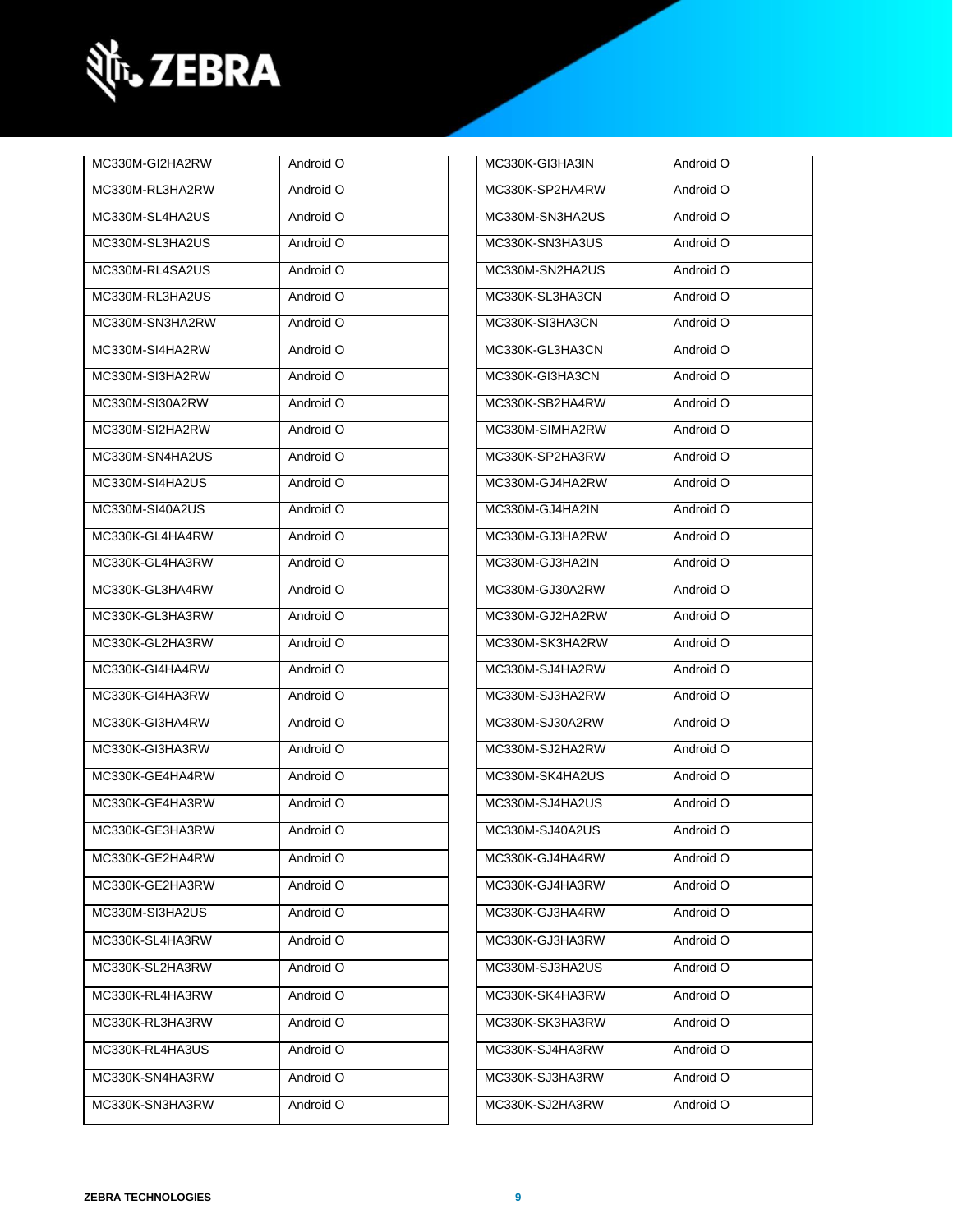

| MC330K-SI4HA3RW | Android O | MC330K-SK4HA3US | Android O |
|-----------------|-----------|-----------------|-----------|
| MC330K-SI3HA3RW | Android O | MC330K-SJ4HA3US | Android O |
| MC330K-SI2HA3RW | Android O | MC330K-SJ3HA3US | Android O |
| MC330K-SN4HA3US | Android O | MC330M-GJ4HA2US | Android O |
| MC330K-SI4HA3US | Android O | MC330M-GJ40A2US | Android O |
| MC330K-SI3HA3US | Android O | MC330M-GJ3HA2US | Android O |
| MC330K-RC4HA4RW | Android O | MC330M-GJ2HA2US | Android O |
| MC330K-RC3HA4RW | Android O | MC330K-SM4HA4RW | Android O |
| MC330K-RC4HA4US | Android O | MC330K-SM3HA4RW | Android O |
| MC330K-RC3HA4US | Android O | MC330K-SA4HA4RW | Android O |
| MC330M-GL4HA2US | Android O | MC330K-SA3HA4RW | Android O |
| MC330M-GL40A2US | Android O | MC330K-SM4HA4US | Android O |
| MC330M-GL3HA2US | Android O | MC330K-SM3HA4US | Android O |
| MC330M-GL2HA2US | Android O | MC330K-SA4HA4US | Android O |
| MC330M-GI4HA2US | Android O | MC330K-SA3HA4US | Android O |
| MC330M-GI40A2US | Android O | MC330K-GJ4HA4US | Android O |
| MC330M-GI3HA2US | Android O | MC330K-GJ4HA3US | Android O |
| MC330M-GI2HA2US | Android O | MC330K-GJ3HA3US | Android O |
| MC330K-SP4HA4RW | Android O | MC330K-GJ3HA3IN | Android O |
| MC330K-SP3HA4RW | Android O | MC330K-SM2HA4RW | Android O |
| MC330K-SB4HA4RW | Android O | MC330M-SK3HA2US | Android O |
| MC330K-SB3HA4RW | Android O | MC330K-SK3HA3US | Android O |
| MC330K-SP4HA4US | Android O | MC330M-SK2HA2US | Android O |
| MC330K-SP3HA4US | Android O | MC330K-SJ3HA3CN | Android O |
| MC330K-SB4HA4US | Android O | MC330K-GJ3HA3CN | Android O |
| MC330K-SB3HA4US | Android O | MC330K-SA2HA4RW | Android O |
| MC330K-SE4HA3RW | Android O | MC330K-SP2HA3RW | Android O |
| MC330K-SE3HA3RW | Android O | MC330K-GI2HA3RW | Android O |
| MC330K-GL4HA4US | Android O | MC330K-GJ2HA3RW | Android O |
| MC330K-GL4HA3US | Android O |                 | Android O |

| MC330K-SK4HA3US | Android O |
|-----------------|-----------|
| MC330K-SJ4HA3US | Android O |
| MC330K-SJ3HA3US | Android O |
| MC330M-GJ4HA2US | Android O |
| MC330M-GJ40A2US | Android O |
| MC330M-GJ3HA2US | Android O |
| MC330M-GJ2HA2US | Android O |
| MC330K-SM4HA4RW | Android O |
| MC330K-SM3HA4RW | Android O |
| MC330K-SA4HA4RW | Android O |
| MC330K-SA3HA4RW | Android O |
| MC330K-SM4HA4US | Android O |
| MC330K-SM3HA4US | Android O |
| MC330K-SA4HA4US | Android O |
| MC330K-SA3HA4US | Android O |
| MC330K-GJ4HA4US | Android O |
| MC330K-GJ4HA3US | Android O |
| MC330K-GJ3HA3US | Android O |
| MC330K-GJ3HA3IN | Android O |
| MC330K-SM2HA4RW | Android O |
| MC330M-SK3HA2US | Android O |
| MC330K-SK3HA3US | Android O |
| MC330M-SK2HA2US | Android O |
| MC330K-SJ3HA3CN | Android O |
| MC330K-GJ3HA3CN | Android O |
| MC330K-SA2HA4RW | Android O |
| MC330K-SP2HA3RW | Android O |
| MC330K-GI2HA3RW | Android O |
| MC330K-GJ2HA3RW | Android O |
|                 | Android O |

| <b>MC3300R</b>            |                         | <b>MC3300R</b>            |                         |
|---------------------------|-------------------------|---------------------------|-------------------------|
| <b>Device Part Number</b> | <b>Operating System</b> | <b>Device Part Number</b> | <b>Operating System</b> |
| MC333R-GI2HA4IL           | Android O               | MC339R-GE2HA4CN           | Android O               |
| MC333R-GI2HA4CN           | Android O               | MC339R-GF2HA4CN           | Android O               |
| MC333R-GI4HA4CN           | Android O               | MC339R-GE4HA4CN           | Android O               |

| <b>MC3300R</b>     |                         |  |
|--------------------|-------------------------|--|
| Device Part Number | <b>Operating System</b> |  |
| MC339R-GE2HA4CN    | Android O               |  |
| MC339R-GF2HA4CN    | Android O               |  |
| MC339R-GE4HA4CN    | Android O               |  |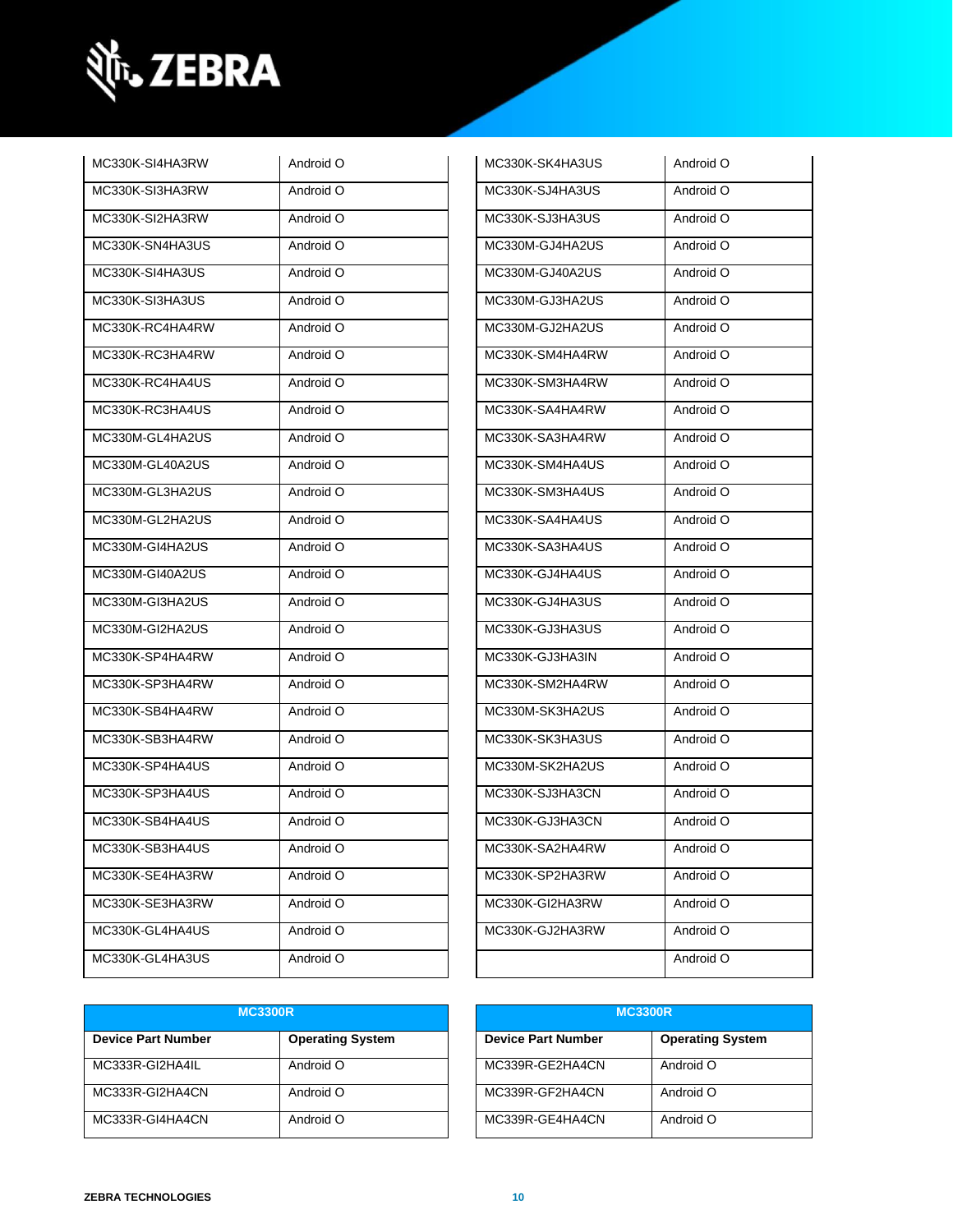

MC339R-GF4HA4CN Android O

### **Component Versions**

For detailed release notes, please refer [techdocs.zebra.com,](https://techdocs.zebra.com/) [developer.zebra.com](https://developer.zebra.com/)

| <b>Component / Description</b>   | <b>Version</b>                           |  |
|----------------------------------|------------------------------------------|--|
| <b>Product Build Number</b>      | 02-32-04.00-ON-U10-STD                   |  |
| <b>Android Version</b>           | 8.1.0                                    |  |
| <b>Linux Kernel</b>              | 3.10.84                                  |  |
| <b>Android SDK Level</b>         | 27                                       |  |
| <b>Platform</b>                  | QC8956                                   |  |
| <b>Bluetooth Stack</b>           | 4.1                                      |  |
| <b>Flash Size</b>                | 16/32GB                                  |  |
| <b>RAM Size</b>                  | 2/4GB                                    |  |
| <b>Scanning Framework</b>        | 23.2.8.0                                 |  |
| <b>SimulScan</b>                 | 4.0.5                                    |  |
| <b>SimulScanEngine</b>           | 3.0.1                                    |  |
| <b>DataWedge</b>                 | 8.2.48                                   |  |
| <b>EMDK</b>                      | 8.2.4.2804                               |  |
| <b>MXMF/OSX</b>                  | MXMF: 10.2.0.25 / OSX: QCT.81.8.12.13    |  |
| <b>WiFi</b>                      | FUSION_BA_2_11.1.0.005_O                 |  |
|                                  | Radio: BA_2_11.1.0.003_O                 |  |
|                                  | Application: BA_2_11.1.0.004_O           |  |
|                                  | Middleware: BA_2_11.1.0.004_O            |  |
|                                  | Firmware: 7.35.205.8_20200421            |  |
| <b>NFC</b>                       | NFC_NCIHALx_AR003C.8.3.0_O_OpnSrc        |  |
| <b>PTT</b>                       | 3.1.46                                   |  |
| <b>Touch FW</b>                  | TC70x/TC75x: 1.9-Stylus-1-0              |  |
|                                  | TC51/TC56: 1.8-Stylus-2-0                |  |
| <b>RxLogger</b>                  | 5.4.12.0                                 |  |
| <b>Bluetooth Pairing Utility</b> | 3.16                                     |  |
| <b>Zebra Data Service</b>        | 7.0.2.1047                               |  |
| <b>Files</b>                     | 8.1.0                                    |  |
| <b>Stage Now</b>                 | 5.0.0.1                                  |  |
| <b>Battery Swap</b>              | 1.0                                      |  |
| <b>User Guide</b>                | TC51: 1.0, TC56: 2.0, TC70x/TC75x: 1.0.0 |  |
| Camera                           | 2.0.002                                  |  |
| <b>MSRN</b>                      | 2.01                                     |  |
| Zebra Volume Control (ZVC)       | 2.3.1.11                                 |  |
| <b>Battery Manger</b>            | 1.4.2                                    |  |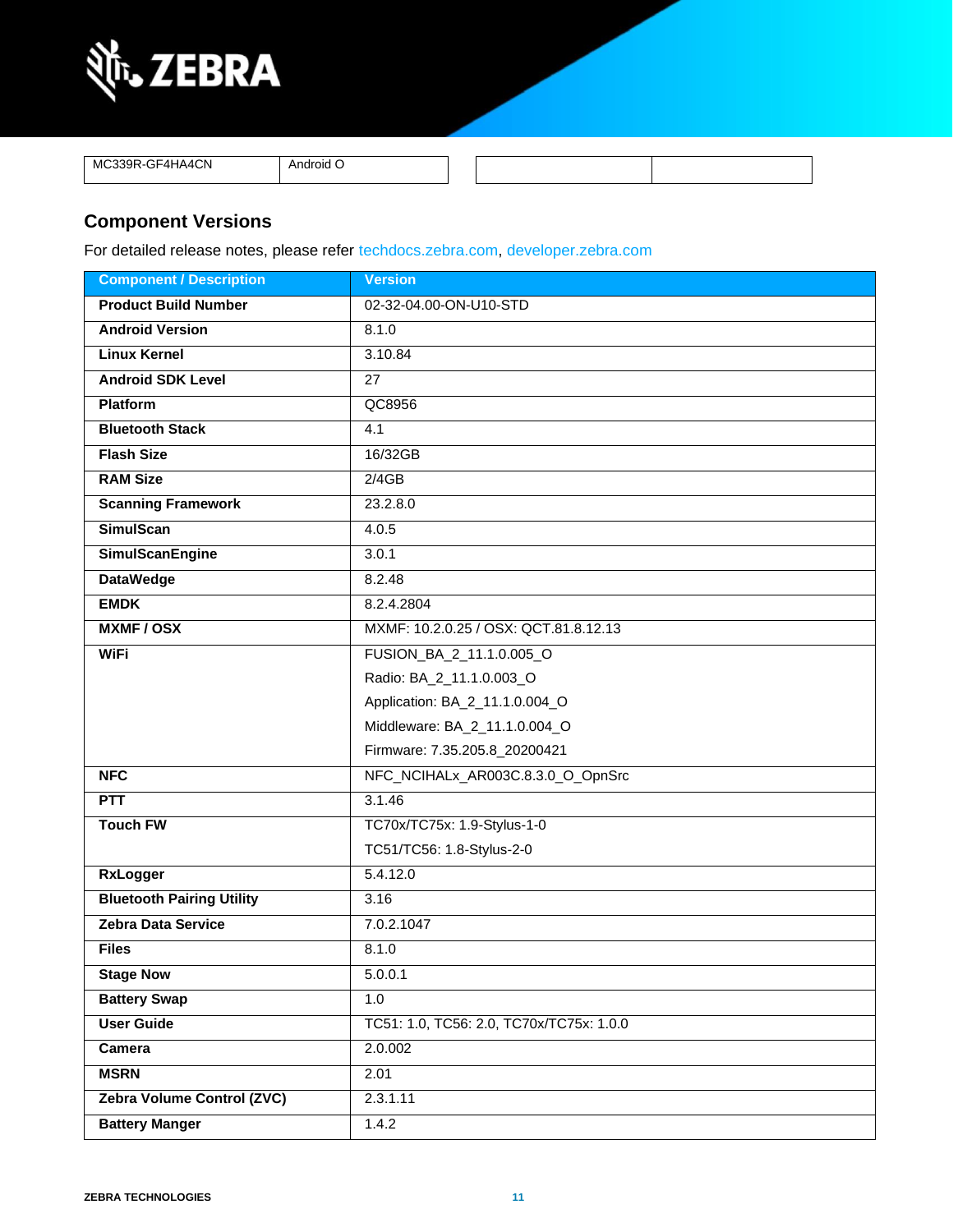

| <b>ActiveEdge</b>                | 2.5.16                                                                 |  |
|----------------------------------|------------------------------------------------------------------------|--|
| <b>WorryFree WiFi Analyzer</b>   | WFW_BA_2_7.0.0.001_O                                                   |  |
| <b>Device Central</b>            | 2.1.0.17                                                               |  |
| Zebra Software License Manager   | 4.1.1                                                                  |  |
| <b>Audio</b>                     | 0.8.0.0                                                                |  |
| <b>Acoustic Profiles</b>         | TC51: General: AO1.1 Cellular: N/A                                     |  |
|                                  | TC51HC: General: AO2.2 Cellular: N/A                                   |  |
|                                  | TC70x: General: BO1.2 Cellular: N/A                                    |  |
|                                  | TC56: General: AO3.1 Cellular: AO3.2                                   |  |
|                                  | TC75x: General: BO2.2 Cellular: BO2.1                                  |  |
|                                  | VC80x: General: EO1.1 Cellular: N/A                                    |  |
|                                  | MC33x: General: DO1.1 Cellular: N/A                                    |  |
| <b>OemInfo</b>                   | 9.0.0.198                                                              |  |
| <b>Enterprise Keyboard (EKB)</b> | 2.2.2.3                                                                |  |
| Webview                          | 85.0.4183.101                                                          |  |
| <b>RFID Module</b>               | MC3300R: PAAEES00-001-R03                                              |  |
| <b>RFID Radio</b>                | MC3300R: 2.0.30.0                                                      |  |
| Zebra RFID Mobile (Demo App)     | MC3300R: 1.0                                                           |  |
| <b>RFID Manager Application</b>  | MC3300R: 2.0.10.3                                                      |  |
| <b>RFID System Service</b>       | MC3300R: 2.0.4.2                                                       |  |
| <b>Baseband</b>                  | ATLAS-W200720A-008.2-00033.0                                           |  |
| <b>Fingerprint</b>               | Zebra/TC70x/TC70x:8.1.0/02-32-04.00-ON-U10-STD/436:user/release-keys   |  |
|                                  | Zebra/TC51/TC51:8.1.0/02-32-04.00-ON-U10-STD/436:user/release-keys     |  |
|                                  | Zebra/TC51/TC51HC:8.1.0/02-32-04.00-ON-U10-STD/436:user/release-keys   |  |
|                                  | Zebra/TC75x/TC75x:8.1.0/02-32-04.00-ON-U10-STD/436:user/release-keys   |  |
|                                  | Zebra/TC75x/TC75xDF:8.1.0/02-32-04.00-ON-U10-STD/436:user/release-keys |  |
|                                  | Zebra/TC56/TC56:8.1.0/02-32-04.00-ON-U10-STD/436:user/release-keys     |  |
|                                  | Zebra/VC80x/VC80x:8.1.0/02-32-04.00-ON-U10-STD/436:user/release-keys   |  |
|                                  | Zebra/MC33/MC33:8.1.0/02-32-04.00-ON-U10-STD/436:user/release-keys     |  |
|                                  | Zebra/MC33/MC33C:8.1.0/02-32-04.00-ON-U10-STD/436:user/release-keys    |  |
| <b>Security Patch Level</b>      | December 01 2020                                                       |  |

### **Important Links**

- <https://techdocs.zebra.com/datawedge/8-1/guide/about/>
- <https://techdocs.zebra.com/emdk-for-android/8-0/guide/about/>
- <https://techdocs.zebra.com/stagenow/4-2/about/>
- <https://techdocs.zebra.com/mx/>
- <https://techdocs.zebra.com/rxlogger/5-4/guide/about/>